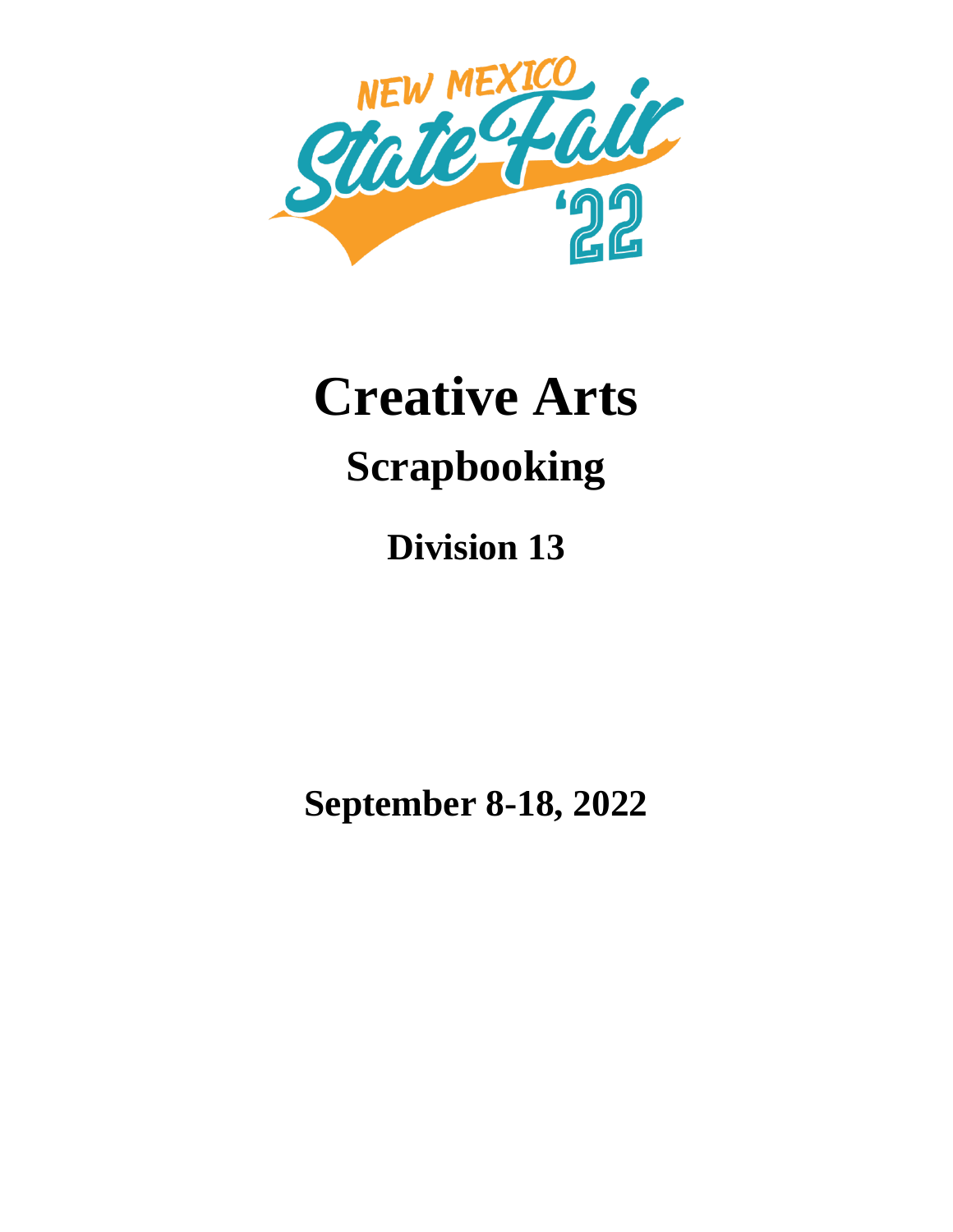#### **Entry Dates**

**FRIDAY, AUGUST 26, 2022 9:00 AM to 5:00 PM SATURDAY, AUGUST 27, 2022 9:00 AM to 5:00 PM**

## **Entry Fee: \$5.00 Special Rules**

- 1. Scrapbook page entry size accepted:  $12"x12"$  or  $8\frac{1}{2}"x11"$
- 2. Entry may be a single page or a double page spread.
- 3. All entries must be the actual workmanship of the entrant.
- 4. All scrapbook page entries must be submitted inside page protectors specifically designed for the page and removed from a scrapbook album. All memorabilia must be contained inside the page protector.
- 5. A double page layout must be a two-page spread with a right-side page and a left-side page. Back to back layouts are not accepted. If the page is completed on both sides, the side not being judged must be covered.
- 6. The two pages of a two-page spread must be submitted connected to each other by using string, twine or ribbon threaded through the page protector holes or page staples. No tape, paper clips or other types of clamps are accepted.
- 7. Commercially designed and produced "theme" pages that already have design elements placed on them are not eligible for entry.
- 8. Entries must **not** have been previously published or displayed in any magazine, idea book, web site and may not have been submitted to any previous NM State Fair in any category.
- 9. It is the responsibility of each entrant to obtain permission to use any copyrighted material (including but not limited to poetry, writings, photos, graphic designs or other artwork).
- 10. Only one entry per Class. A person may enter more than one Class.
- 11. Judges may reclassify entries if needed.
- 12. Techniques and tools such as stamping, decorative punches, embossing, hand coloring of photos are accepted and should enhance the page, not be the focus of the page.
- 15. Journaling should reflect and tell the story represented in the photos.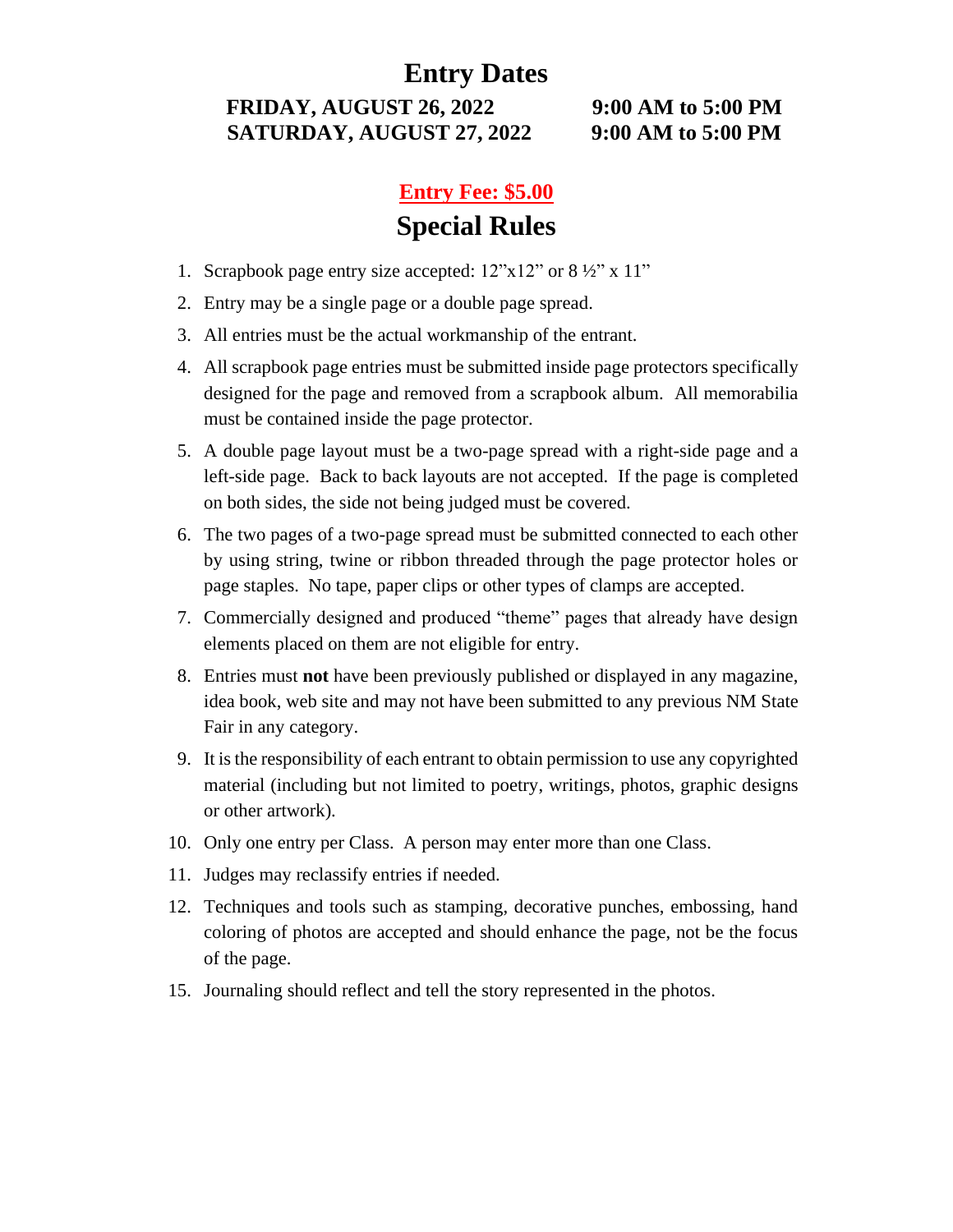# **Judging Criteria**

|    | Overall Eye Appeal: Complimentary use of color, neatness,                               |            |
|----|-----------------------------------------------------------------------------------------|------------|
|    | Page design, Organization of photos                                                     | 40 points  |
| 2. | Meaningfulness: Purpose of the page, journaling, story                                  | 20 points  |
| 3. | Photos: Concern for photo safety and preservation                                       | 15 points  |
| 4. | Originality/Creativity:                                                                 | 10 points  |
|    | Photographic Quality: Lighting, focus, image size – Exception<br>For old or aged photos | 15 points  |
|    | Total                                                                                   | 100 points |

# **Judges**

**It is expected that the judges' panel will consist of three people and Judges may give helpful tips to entries so the participant will know how to improve on their scrapbooking pages in the future.**

- 1. At least one will have at least two years of scrapbook teaching experience.
- 2. If possible, one judge will have taught scrapbooking within the industry for at least one year.
- 3. One will be chosen from a more general population but will have relevant experience in one or more of the following:
	- (a) Scrapbooking
	- (b) Photography
	- (c) Graphic arts
	- (d) Genealogy

### **Scrapbooking Sections 485 - 488**

| Section 485 Youth        | 11 years and under                |
|--------------------------|-----------------------------------|
| Section 486 Senior Youth | 12 to 17 years of age             |
| Section 487 Adult        | 18 years or older                 |
| Section 488 Professional | Anyone teaching or earning income |
|                          | from scrapbooking                 |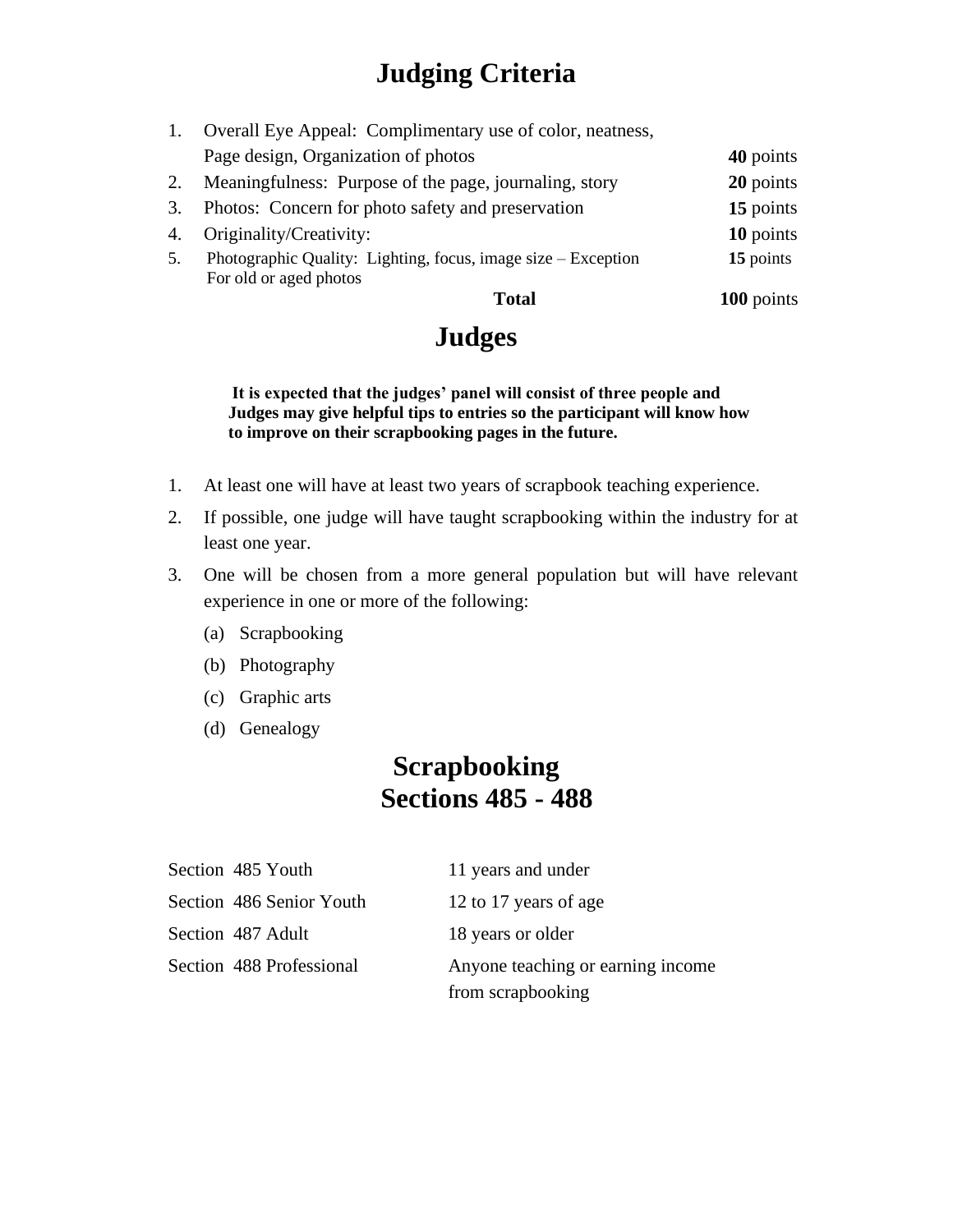#### **Classes 1-16**

- 1. 12"x12" Single Page General Daily home and family life, pets, gardening, etc.
- 2. 12"x12" Double Page Spread General Daily home and family life, pets, gardening, etc.
- 3. 12"x12" Single Page Vacations
- 4. 12"x12" Double Page Spread Vacations
- 5. 12"x12" Single Page Celebration of an Event Birthday, Holiday, Wedding Graduation, etc.
- 6. 12"x12" Double Page Spread Celebration of an event Birthday, Holiday, Wedding, Graduation, etc.
- 7. 12"x12" Single Page Vintage/Old Look Photos and memorabilia prior to 1950 or modern photos that have been aged, black and white, sepia tones or hand coloring of photos.
- 8. 12"x12" Double Page Spread Vintage/Old Look Photos and memorabilia prior to 1950 or modern photos that have been aged, black and white, sepia tones or hand coloring of photos.
- 9. 8  $\frac{1}{2}$ "x11" Single Page General Daily Home and family life, pets, gardening, etc.
- 10. 8 ½"x11" Double Page Spread General Daily Home and family life, pets, gardening, etc.
- 11. 8  $\frac{1}{2}$ "x11" Single Page Vacations
- 12. 8 ½"x11" Double Page Spread Vacations
- 13. 8 ½"x11" Single Page Celebration of an Event Birthday, Holiday, Wedding, Graduation, etc.
- 14. 8 ½"x11" Double Page Spread Celebration of an Event Birthday, Holiday, Wedding, Graduation, etc.
- 15. 8 ½"x11" Single Page Vintage/Old Look Photos and memorabilia prior to 1950 or modern photos that have been aged, black and white, sepia tones or hand coloring of photos.
- 16. 8 ½"x11" Double Page Spread Vintage/Old Look Photos and memorabilia prior to 1950 or modern photos that have been aged, black and white, sepia tones or hand coloring of photos